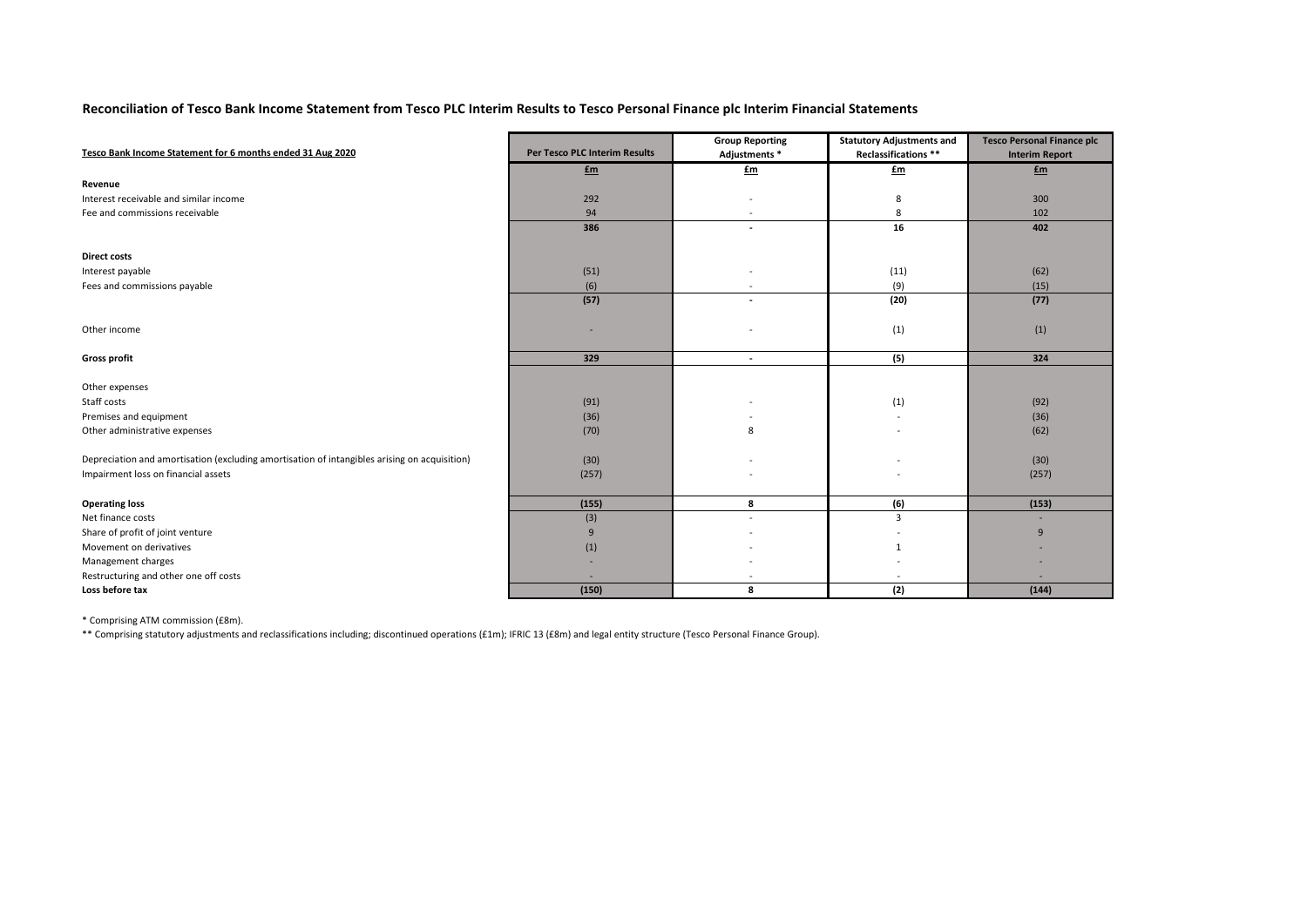## **Reconciliation of Tesco Bank Balance Sheet from Tesco PLC Interim Results to Tesco Personal Finance plc Interim Financial Statements**

| Tesco Bank Balance Sheet as at 31 Aug 2020              | Per Tesco PLC Interim Results | <b>Group Reporting</b><br>Adjustments | <b>Statutory Adjustments and</b><br>Reclassifications * | <b>Tesco Personal Finance plc Interim</b><br>Report |
|---------------------------------------------------------|-------------------------------|---------------------------------------|---------------------------------------------------------|-----------------------------------------------------|
|                                                         | £m                            | £m                                    | £m                                                      | £m                                                  |
| Non-Current Assets                                      |                               |                                       |                                                         |                                                     |
| Goodwill                                                | 775                           |                                       | (775)                                                   | ×.                                                  |
| Software Licences                                       | 130                           |                                       |                                                         | 130                                                 |
| Property, plant and equipment                           | 76                            |                                       |                                                         | 76                                                  |
| Investments in joint ventures                           | 95                            |                                       | 1                                                       | 96                                                  |
| Non-current other investments - amortised cost          | 826                           |                                       | 21                                                      | 847                                                 |
| Non-current other investments - FVOCI                   | $\overline{A}$                |                                       |                                                         | $\overline{4}$                                      |
| Non-current trade and other receivables                 | 57                            |                                       |                                                         | 57                                                  |
| Non-current loans & advances to customers               | 3,655                         |                                       |                                                         | 3,655                                               |
| Deferred tax asset                                      | 74                            | $\overline{a}$                        | $\overline{\phantom{a}}$                                | 74                                                  |
| Non-current assets                                      | 5,692                         | $\overline{\phantom{a}}$              | (753)                                                   | 4,939                                               |
|                                                         |                               |                                       |                                                         |                                                     |
| Current trade and other receivables                     | 440                           | 6                                     | (27)                                                    | 419                                                 |
| Trade and other payables                                | (346)                         | (118)                                 | (30)                                                    | (494)                                               |
| Current other investments                               | 26                            |                                       | $\overline{\phantom{a}}$                                | 26                                                  |
| Current loans & advances to customers and banks         | 3,630                         |                                       | $\blacksquare$                                          | 3,630                                               |
| Customer deposits and deposits from banks               | (7, 137)                      |                                       | (11)                                                    | (7, 148)                                            |
| <b>Total Provisions</b>                                 | (48)                          |                                       | (2)                                                     | (50)                                                |
| Assets of disposal Group                                |                               |                                       |                                                         |                                                     |
| Liabilities of disposal Group                           |                               |                                       |                                                         |                                                     |
| Current tax asset                                       | 25                            | $\sim$                                | $\sim$                                                  | 25                                                  |
|                                                         | (3, 410)                      | (112)                                 | (70)                                                    | (3, 592)                                            |
| Cash and cash equivalents                               | 1,580                         |                                       | 25                                                      | 1,605                                               |
| Loans to joint ventures                                 | 21                            |                                       | (21)                                                    |                                                     |
| Derivative financial instrument receivable              | $\overline{2}$                |                                       |                                                         | $\overline{2}$                                      |
| Derivative financial instruments receivable non current | 5                             |                                       |                                                         | 5                                                   |
| Derivative financial instrument payable - current       | (14)                          |                                       |                                                         | (14)                                                |
| Derivative financial instrument payable non current     | (58)                          |                                       |                                                         | (58)                                                |
| Net loan interest IC                                    | $\sim$                        |                                       |                                                         |                                                     |
| Lease liabilities                                       | (31)                          |                                       | 31                                                      |                                                     |
| MTNs and bonds - principle -Current                     | (762)                         |                                       |                                                         | (762)                                               |
| MTNs and bonds - principle - non Current                | (254)                         |                                       | 254                                                     | ÷                                                   |
| Net loans principal intercompany                        | (235)                         |                                       | (254)                                                   | (489)                                               |
|                                                         | 254                           | $\overline{a}$                        | 34                                                      | 288                                                 |
| <b>Net Assets</b>                                       | 2.536                         | (112)                                 | (789)                                                   | 1,635                                               |

\* Comprising statutory adjustments and reclassifications including: Goodwill of £775m, Loan to joint venture of £21m, Mandatory Reserve deposits with Bank of England of £27m and lease liabilities of £31m